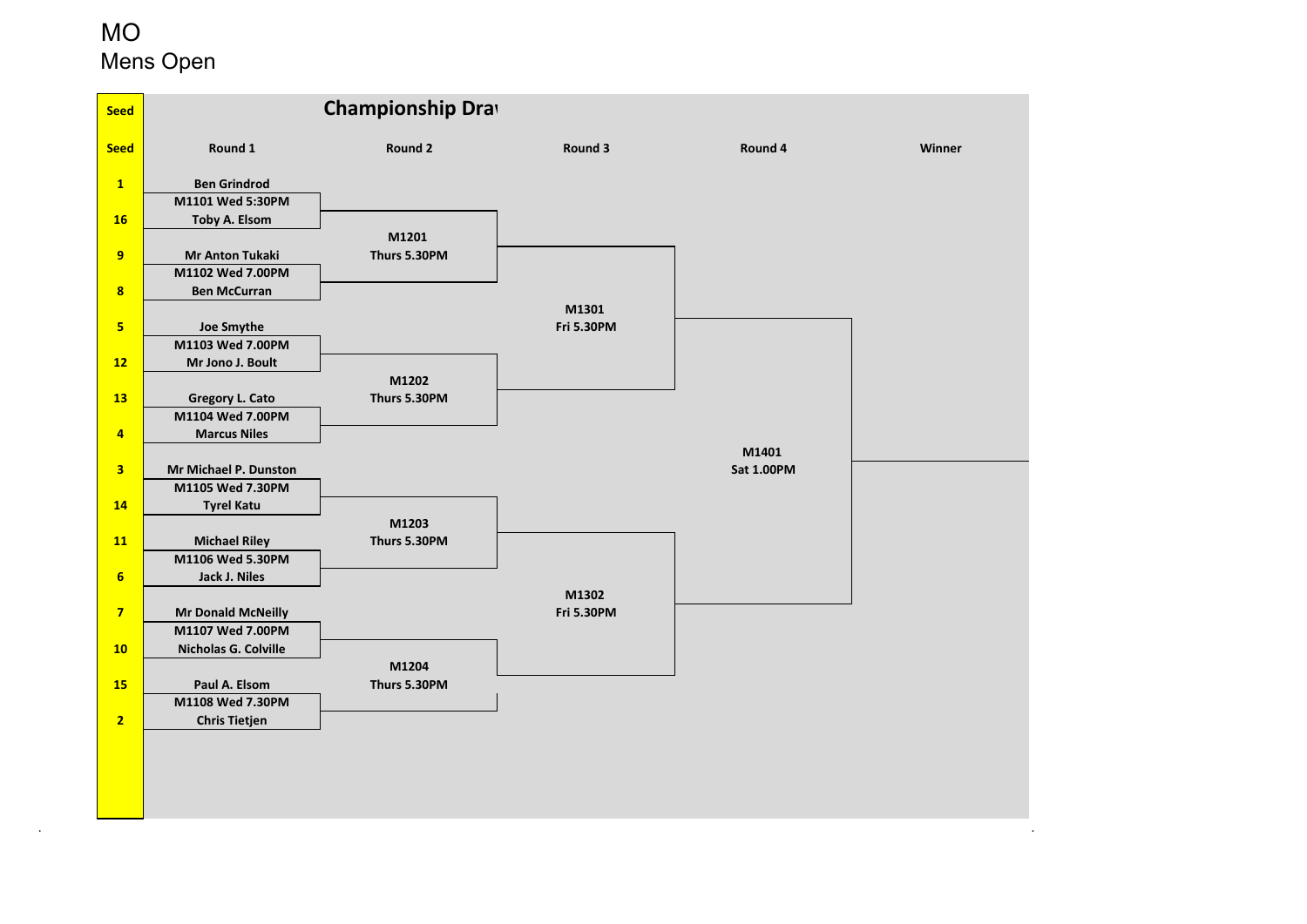

. A construction of the construction of the construction of the construction of the construction of the construction of the construction of the construction of the construction of the construction of the construction of th

#### **M1B Grade Club Champs**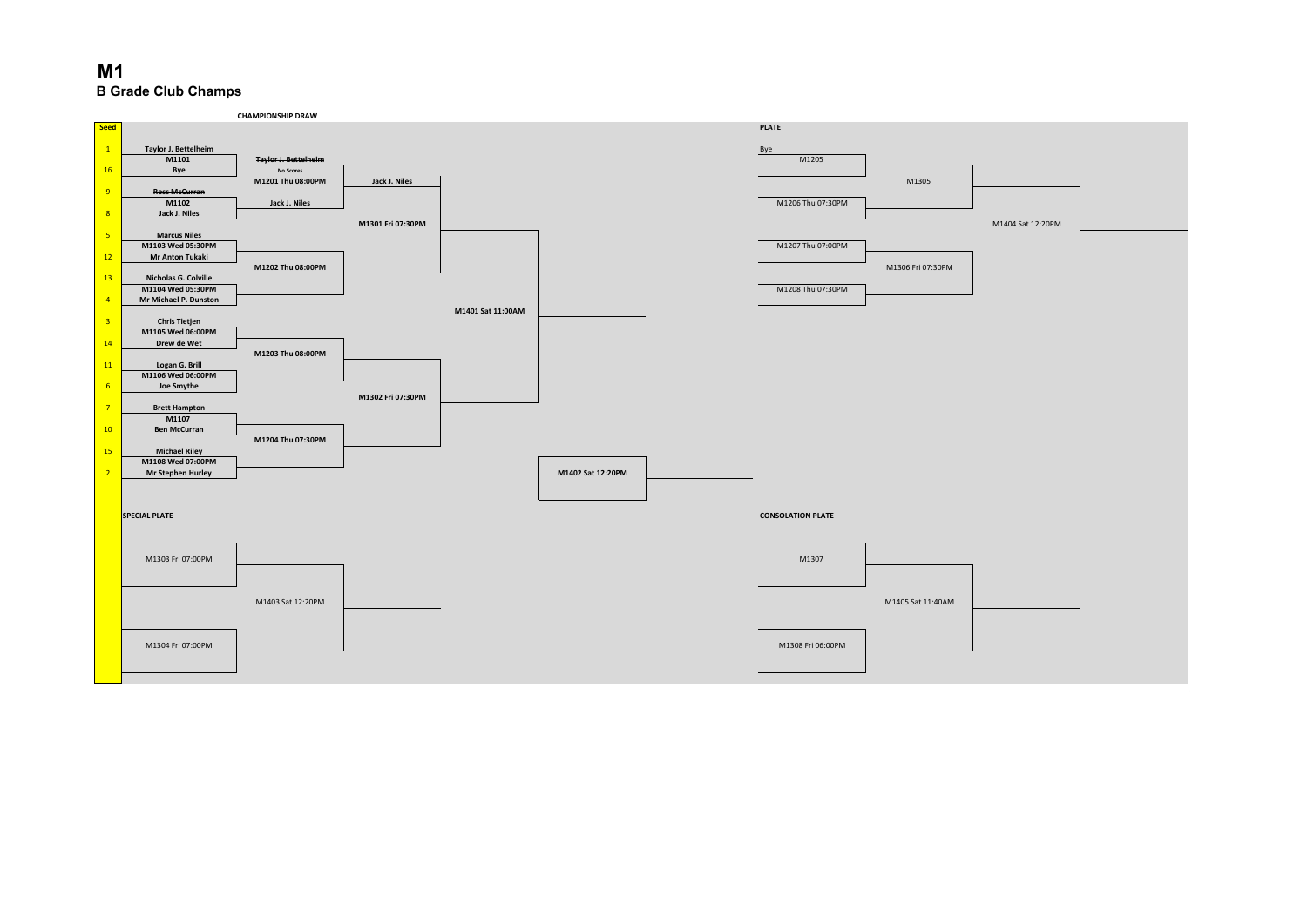

. A construction of the construction of the construction of the construction of the construction of the construction of the construction of the construction of the construction of the construction of the construction of th

#### **M2C Grade Club Champs**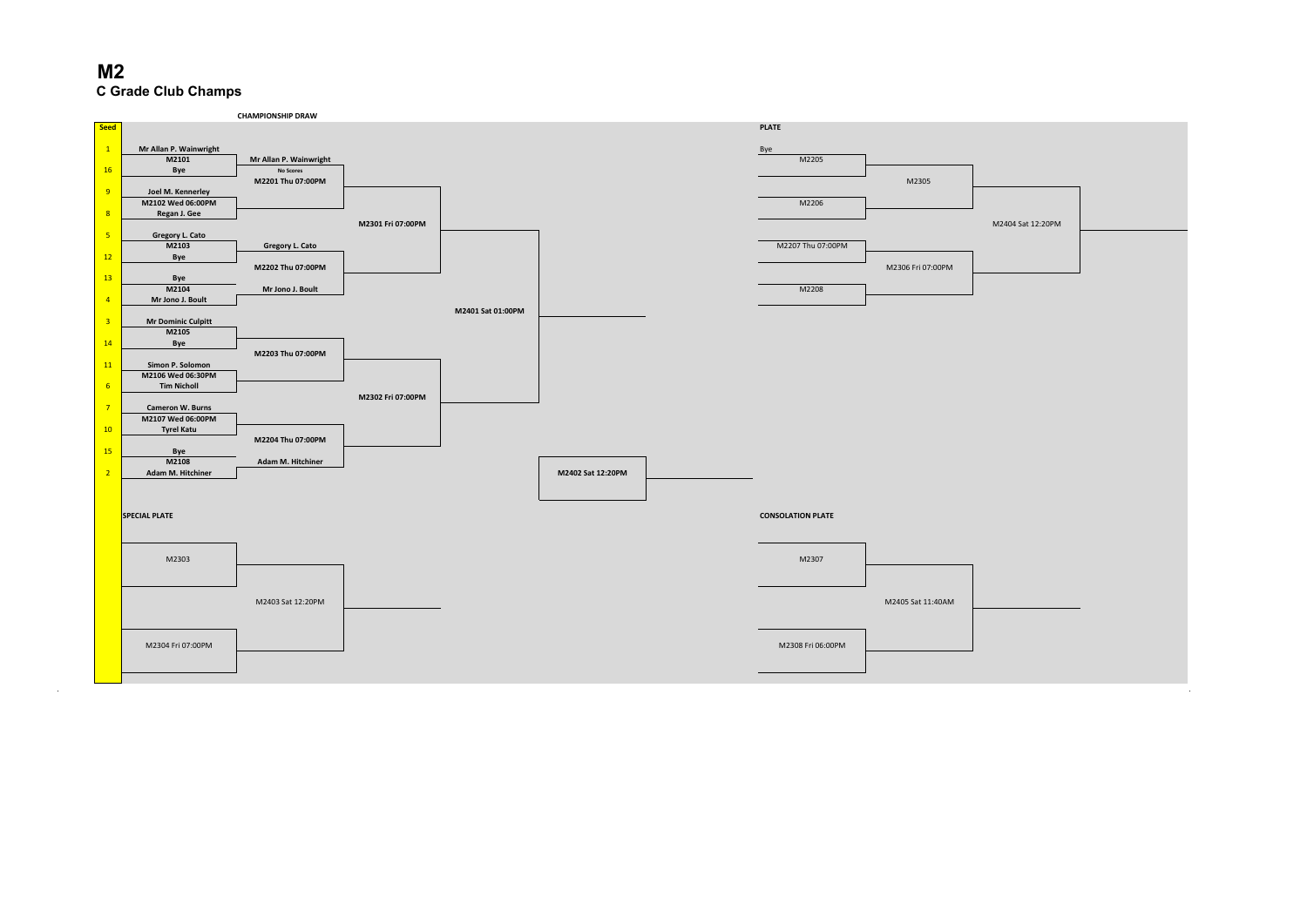#### M3D Grade Club Champs

| Name            | Code           |
|-----------------|----------------|
| Sam Niles       | <b>BPTASN</b>  |
| Mr Shane Death  | <b>BPTASD</b>  |
| David Kennerley | <b>BPTADMK</b> |
| Bye             |                |
|                 |                |

| Winner |  |  |
|--------|--|--|
|        |  |  |

Runner / Up

| 4 | Sam Niles |
|---|-----------|
|   | M32       |
| 1 | Bye       |
|   | Winner    |
|   |           |
|   |           |

| 4 | Mr Shane Death |
|---|----------------|
|   | M34            |
| 2 | IBve           |
|   |                |

| vid Kennerley |  | <b>Sam Niles</b> |             |  |
|---------------|--|------------------|-------------|--|
| 5             |  | <b>M36</b>       | Sat 11:40AM |  |
|               |  | Mr Shane Death   |             |  |
| าner          |  | Winner           |             |  |
|               |  |                  |             |  |
|               |  |                  |             |  |

#### 3 Mr Shane Death<br>M31 Thu 06:30PM 2 David Kennerley **Winner** r and the state of the state of the state of the state of the Minner

|   | 3 | <b>Sam Niles</b> |             |   | Mr Shane Death |
|---|---|------------------|-------------|---|----------------|
|   |   | <b>M33</b>       | Fri 06:00PM |   | <b>M34</b>     |
| 2 |   | David Kennerley  |             | ◠ | Bve            |
|   |   | Winner           |             |   | <b>Winner</b>  |
|   |   |                  |             |   |                |
|   |   |                  |             |   |                |

|   |   | David Kennerley | ◠ | <b>Sam Niles</b> |
|---|---|-----------------|---|------------------|
|   |   | M35             |   | <b>M36</b>       |
|   | 3 | <b>B</b> ve     |   | Mr Shane Death   |
| 3 |   | Winner          |   | Winner           |
|   |   |                 |   |                  |
|   |   |                 |   |                  |

**Round 3**

**Round 1**

**Round 2**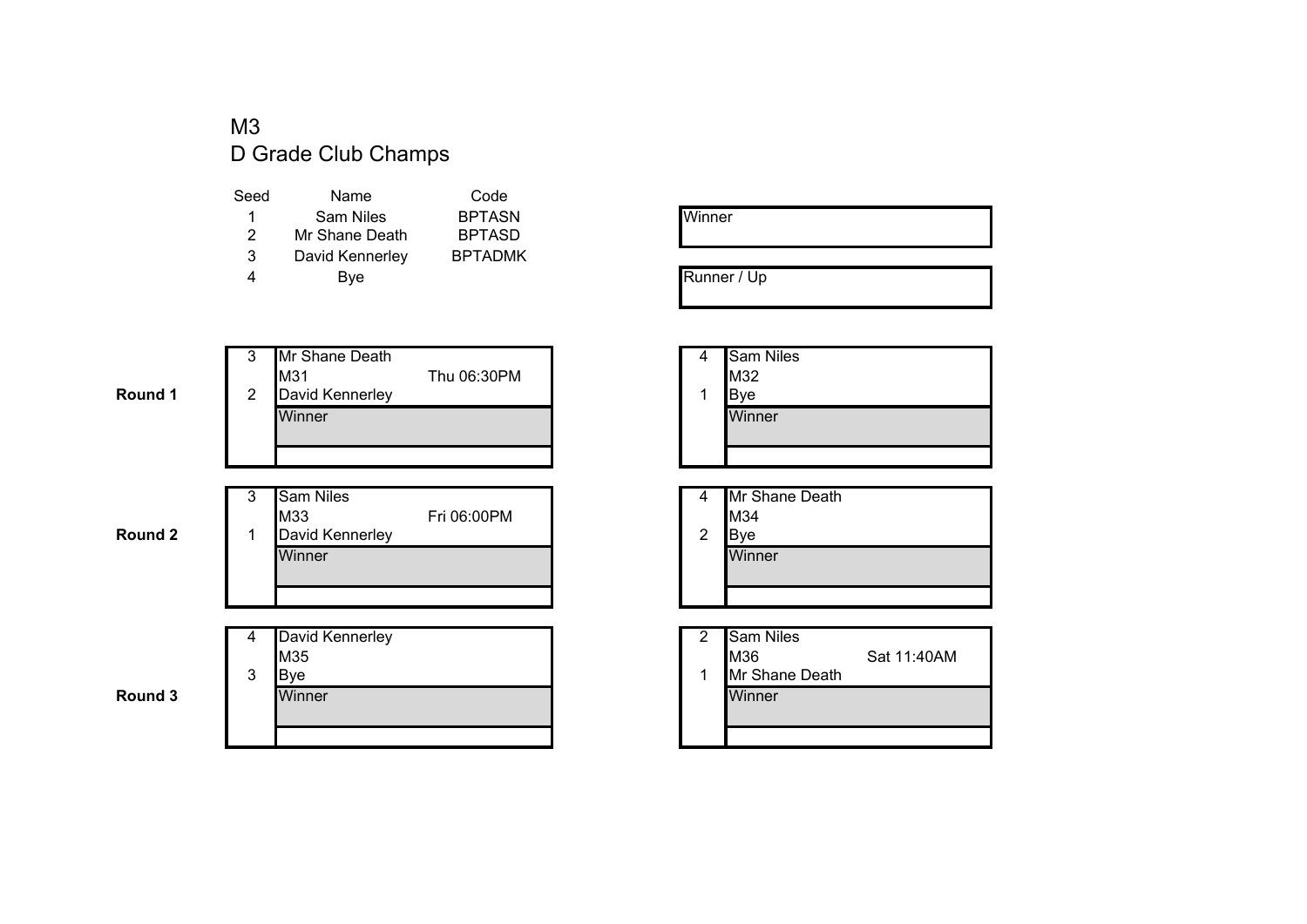#### M4E Grade Club Champs

| Name          | Code           |
|---------------|----------------|
| Isaac Arnold  | <b>BPTAIA</b>  |
| Paul A. Elsom | <b>BPTAPAE</b> |
| Kane C. Oddy  | <b>BPTAKO</b>  |
| Bye           |                |
|               |                |

| Winner |  |  |  |
|--------|--|--|--|
|        |  |  |  |

Runner / Up

| 4 | <b>Isaac Arnold</b> |
|---|---------------------|
|   | M42                 |
|   | Bye                 |
|   | Winner              |
|   |                     |

| 4              | Paul A. Elsom |
|----------------|---------------|
|                | M44           |
| $\overline{2}$ | Bye           |
|                | Winner        |
|                |               |
|                |               |

| he C. Oddy |  | <b>Isaac Arnold</b> |             |
|------------|--|---------------------|-------------|
| 5          |  | M46                 | Sat 10:20AM |
|            |  | Paul A. Elsom       |             |
| าner       |  | Winner              |             |
|            |  |                     |             |
|            |  |                     |             |

**Round 1**

|   | 3 | Paul A. Elsom |             | 4 | <b>Isaac Arnold</b>                          |
|---|---|---------------|-------------|---|----------------------------------------------|
|   |   | M41           | Thu 06:30PM |   | M42                                          |
| 1 | 2 | Kane C. Oddy  |             | 1 | <b>B</b> ve                                  |
|   |   | Winner        |             |   | Winner                                       |
|   |   |               |             |   |                                              |
|   |   |               |             |   |                                              |
|   |   |               |             |   |                                              |
|   | ◠ | Llogge Arnold |             |   | $\mathsf{In}$ and $\mathsf{A}$ $\mathsf{In}$ |

|        | 2<br>J | ∎Isaac Arnold |             | 4 | <b>IP</b> aul A. |
|--------|--------|---------------|-------------|---|------------------|
|        |        | IM43          | Fri 07:30PM |   | <b>M44</b>       |
| ◠<br>∠ |        | Kane C. Oddy  |             | ◠ | Bve              |
|        |        | Winner        |             |   | Winner           |
|        |        |               |             |   |                  |
|        |        |               |             |   |                  |

|   | 4 | Kane C. Oddy  | っ | <b>Isaac Arnold</b> |
|---|---|---------------|---|---------------------|
|   |   | M45           |   | M46                 |
|   | 3 | Bve           |   | Paul A. Elsom       |
| 3 |   | <b>Winner</b> |   | Winner              |
|   |   |               |   |                     |
|   |   |               |   |                     |

**Round 3**

**Round 2**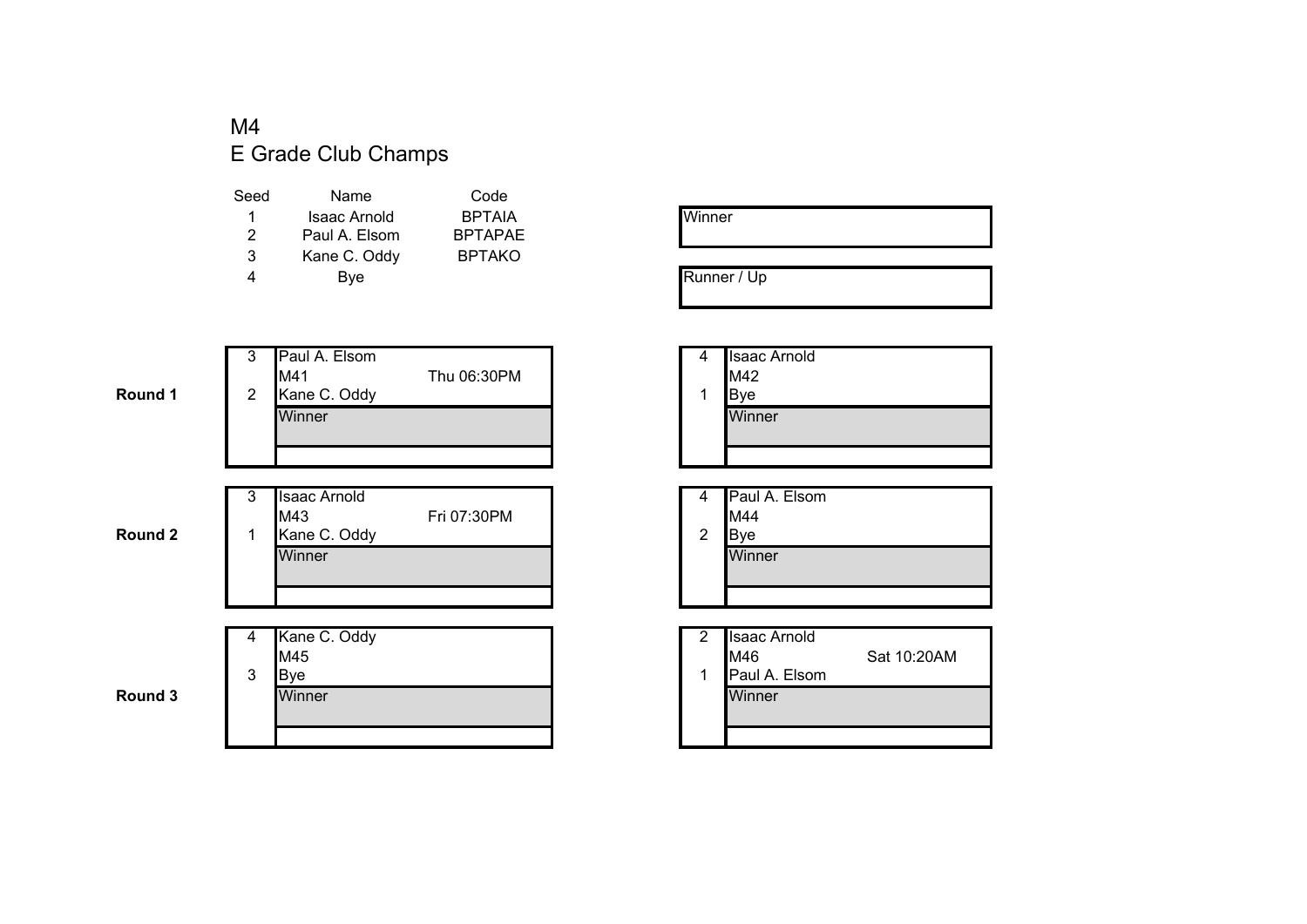#### M5

.

F/J Grade Club Champs

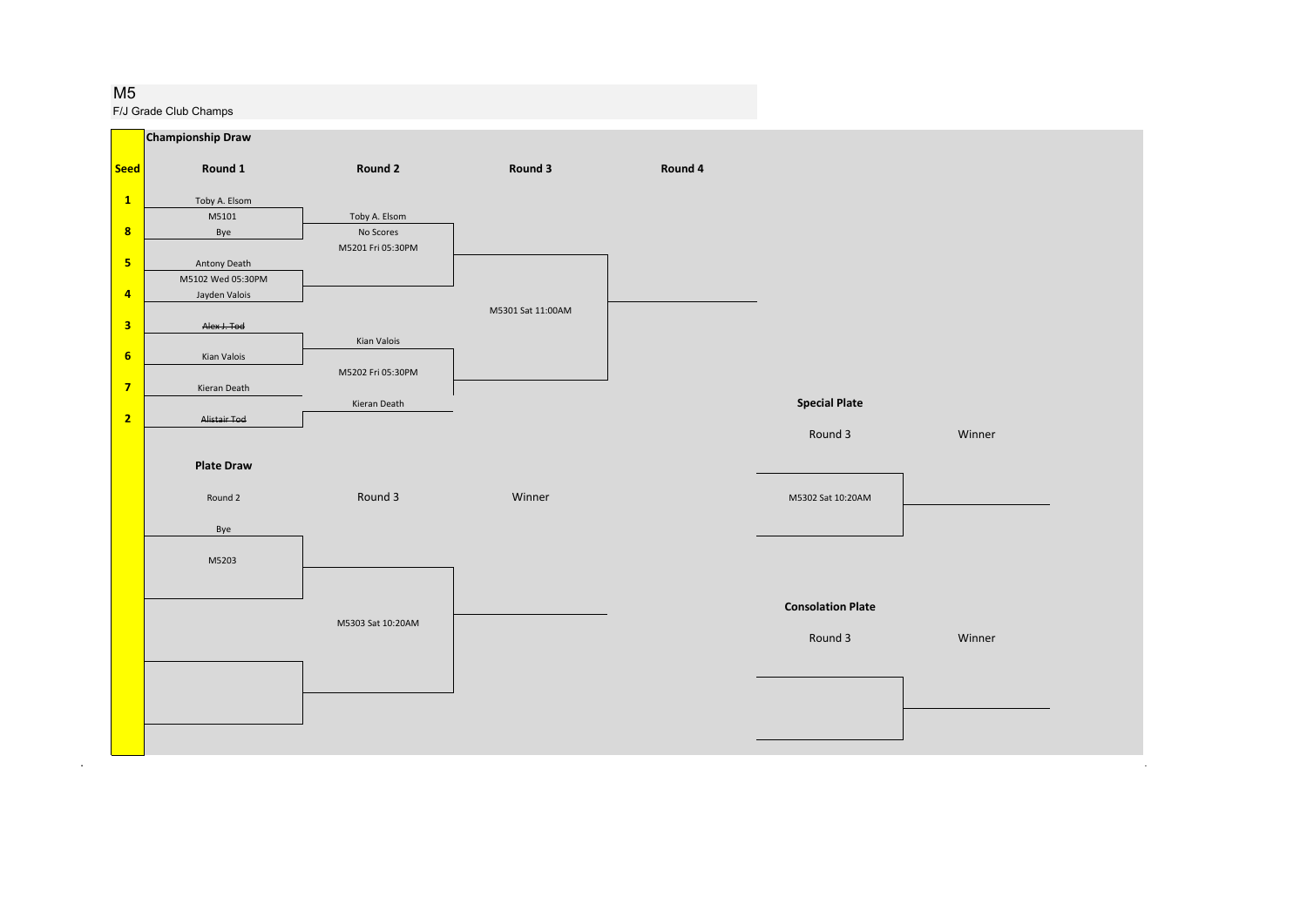#### **WO** Womens Open

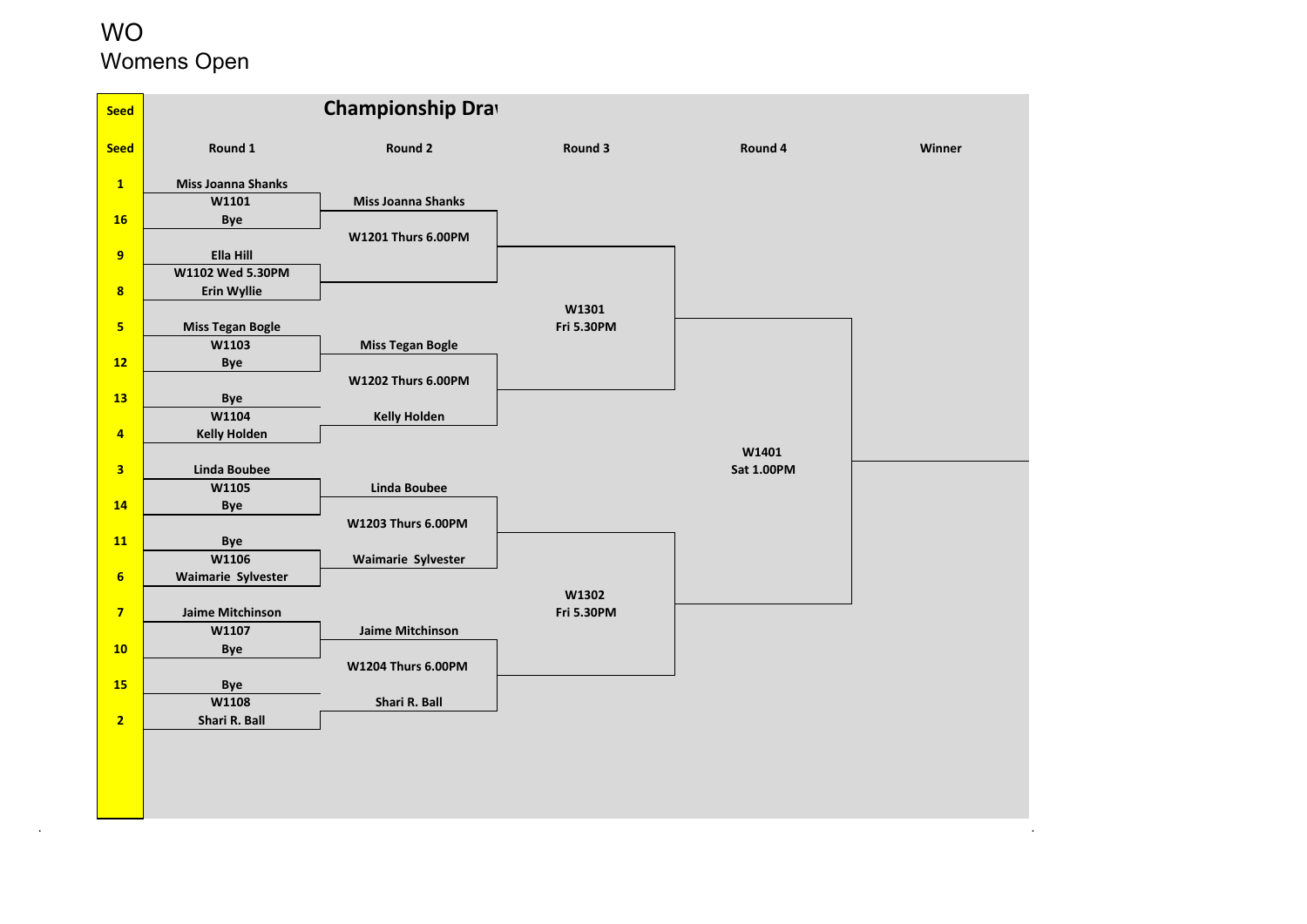# B Grade Club Champs W1

|         |                |                     |                |                    |                | <b>RESULTS</b>      |
|---------|----------------|---------------------|----------------|--------------------|----------------|---------------------|
|         | Seed           | Name                | Code           |                    |                | <b>Placing Name</b> |
|         | $\mathbf{1}$   | Shari R. Ball       | <b>BPTASRB</b> |                    | $\mathbf{1}$   |                     |
|         | $\overline{2}$ | Linda Boubee        | <b>BPTALB</b>  |                    | $\overline{2}$ |                     |
|         | 3              | Kelly Holden        | <b>BPWTKH</b>  |                    | $\mathsf 3$    |                     |
|         | 4              | Miss Tegan Bogle    | <b>BPTATRB</b> |                    | 4              |                     |
|         | 5              | Waimarie Sylvester  | <b>BPTAWS</b>  |                    | $\mathsf S$    |                     |
|         | 6              | Bye                 |                |                    | $\,6\,$        |                     |
|         |                |                     |                |                    |                |                     |
| Round 1 |                | Shari R. Ball       |                | Linda Boubee       |                | Kelly Holden        |
|         |                | W1101               |                | W1102 Wed 06:30PM  |                | W1103 Wed 06:30PM   |
|         |                |                     |                |                    |                |                     |
|         |                | <b>Bye</b>          |                | Waimarie Sylvester |                | Miss Tegan Bogle    |
|         | <b>Winner:</b> |                     |                |                    |                |                     |
|         |                |                     |                |                    |                |                     |
|         |                | <b>CHAMPIONSHIP</b> |                | <b>PLATE</b>       |                | <b>BYES</b>         |
| Round 2 |                | W1201 Thu 07:30PM   |                | W1202              |                | Linda Boubee        |
|         |                |                     |                |                    |                | Waimarie Sylvester  |
|         |                |                     |                |                    |                |                     |
|         | <b>Winner:</b> |                     |                |                    |                |                     |
|         |                |                     |                |                    |                |                     |
|         |                | <b>CHAMPIONSHIP</b> |                | <b>PLATE</b>       |                | <b>BYES</b>         |
| Round 3 |                |                     |                |                    |                | Shari R. Ball       |
|         |                | W1301 Fri 07:30PM   |                | W1302              |                | Bye                 |
|         |                |                     |                |                    |                |                     |
|         |                |                     |                |                    |                |                     |
|         | <b>Winner:</b> |                     |                |                    |                |                     |
|         |                |                     |                |                    |                |                     |
|         |                | <b>CHAMPIONSHIP</b> |                | <b>PLATE</b>       |                | <b>BYES</b>         |
| Round 4 |                |                     |                |                    |                | Kelly Holden        |
|         |                | W1401 Sat 11:00AM   |                | W1402 Sat 11:40AM  |                | Miss Tegan Bogle    |
|         |                |                     |                |                    |                |                     |
|         |                |                     |                |                    |                |                     |
|         | Winner!        |                     |                |                    |                |                     |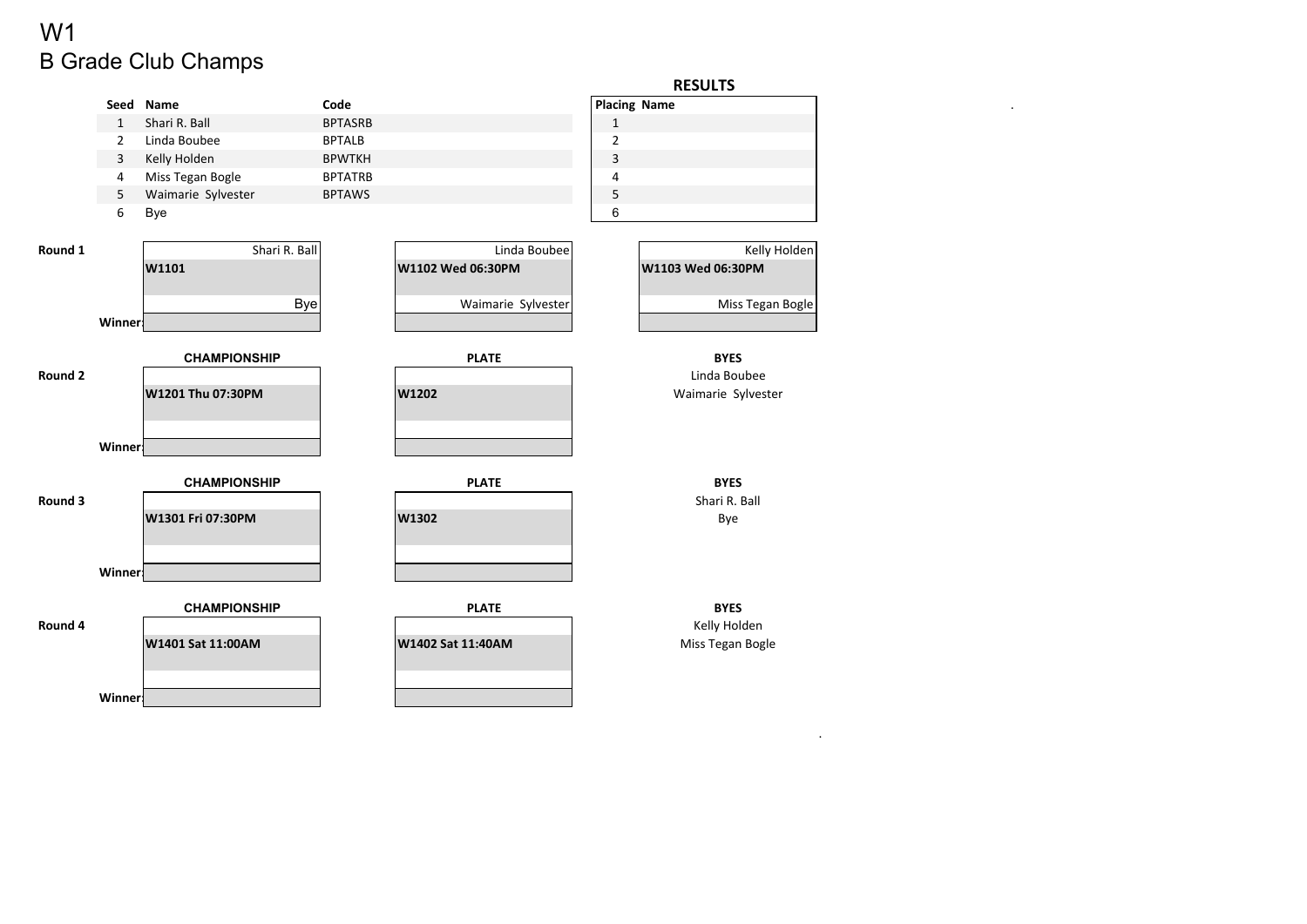# C Grade Club Champs W2

**Winner:**

|         |                |                       |                |                     |                | <b>RESULTS</b>        |
|---------|----------------|-----------------------|----------------|---------------------|----------------|-----------------------|
|         |                | Seed Name             | Code           |                     |                | <b>Placing Name</b>   |
|         | $\mathbf{1}$   | Mrs Rachel Brettkelly | <b>BPTARB</b>  |                     | $\mathbf{1}$   |                       |
|         | $\overline{2}$ | Ms Donna M. Taituma   | <b>BPTADMT</b> |                     | $\overline{2}$ |                       |
|         | 3              | Sandi M. Clink        | <b>BPTASMC</b> |                     | $\mathsf 3$    |                       |
|         | 4              | Melanie J. Katu       | BPTAM2K        |                     | 4              |                       |
|         | 5              | Trish A. Brown        | <b>BPTATB</b>  |                     | 5              |                       |
|         | 6              | Emily Chamberlain     | <b>BPTAEC</b>  |                     | 6              |                       |
| Round 1 |                | Mrs Rachel Brettkelly |                | Ms Donna M. Taituma |                | Sandi M. Clink        |
|         |                | W2101 Wed 07:00PM     |                | W2102 Wed 06:30PM   |                | W2103 Wed 06:30PM     |
|         |                |                       |                |                     |                |                       |
|         |                | Emily Chamberlain     |                | Trish A. Brown      |                | Melanie J. Katu       |
|         | <b>Winner:</b> |                       |                |                     |                |                       |
|         |                |                       |                |                     |                |                       |
|         |                | <b>CHAMPIONSHIP</b>   |                | <b>PLATE</b>        |                | <b>BYES</b>           |
| Round 2 |                |                       |                |                     |                | Ms Donna M. Taituma   |
|         |                | W2201 Thu 06:30PM     |                | W2202 Thu 06:30PM   |                | Trish A. Brown        |
|         |                |                       |                |                     |                |                       |
|         |                |                       |                |                     |                |                       |
|         | <b>Winner:</b> |                       |                |                     |                |                       |
|         |                | <b>CHAMPIONSHIP</b>   |                | <b>PLATE</b>        |                | <b>BYES</b>           |
| Round 3 |                |                       |                |                     |                | Mrs Rachel Brettkelly |
|         |                | W2301 Fri 06:30PM     |                | W2302 Fri 06:30PM   |                | Emily Chamberlain     |
|         |                |                       |                |                     |                |                       |
|         |                |                       |                |                     |                |                       |
|         | Winner         |                       |                |                     |                |                       |
|         |                |                       |                |                     |                |                       |
|         |                | <b>CHAMPIONSHIP</b>   |                | <b>PLATE</b>        |                | <b>BYES</b>           |
| Round 4 |                |                       |                |                     |                | Sandi M. Clink        |
|         |                | W2401 Sat 11:40AM     |                | W2402 Sat 11:40AM   |                | Melanie J. Katu       |
|         |                |                       |                |                     |                |                       |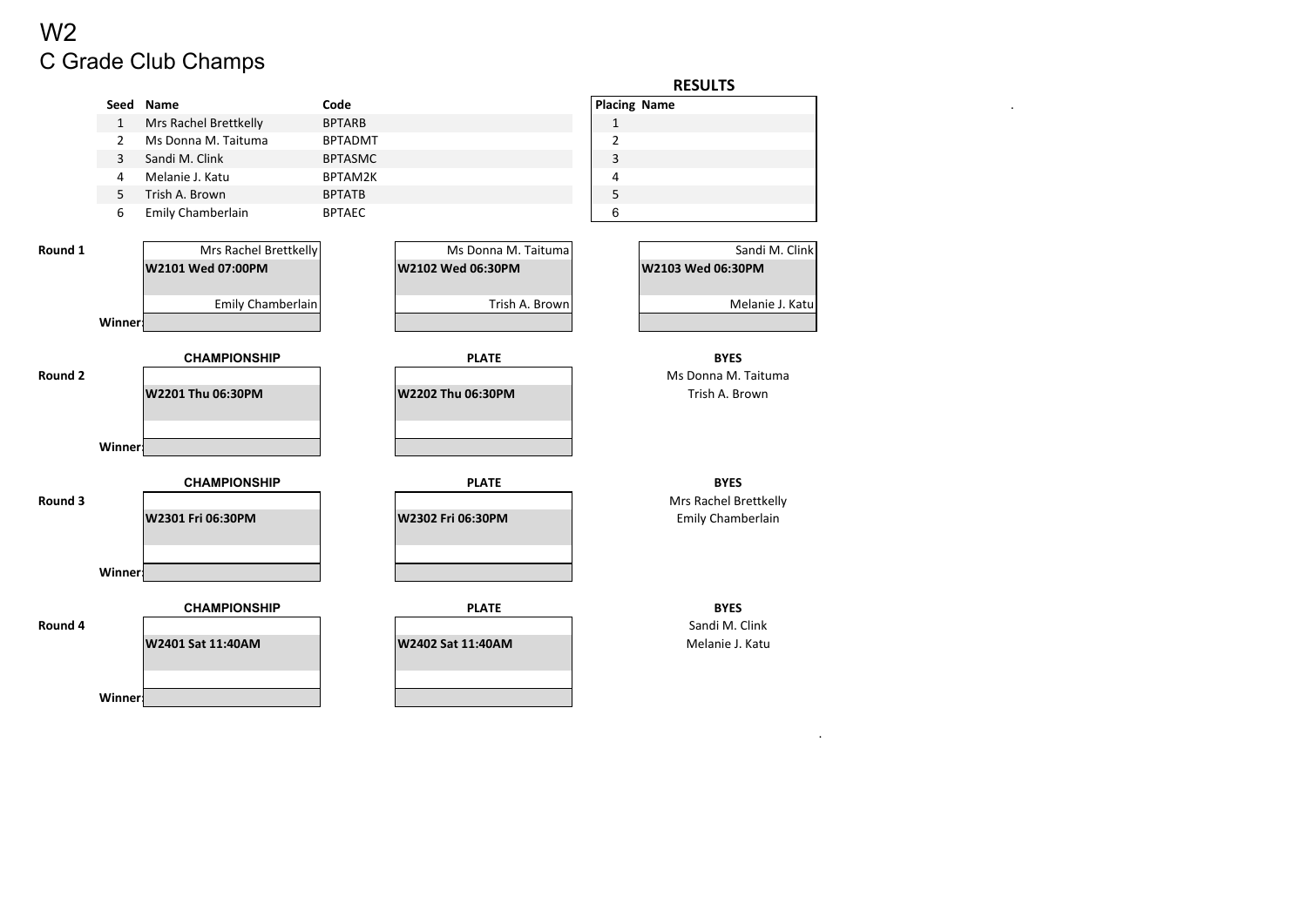# D Grade Club Champs W3

|         |                |                     |                |                   |                         | <b>RESULTS</b>                        |
|---------|----------------|---------------------|----------------|-------------------|-------------------------|---------------------------------------|
|         | Seed           | Name                | Code           |                   | <b>Placing Name</b>     |                                       |
|         | $\mathbf{1}$   | Ms Jodie L. Hurley  | <b>BPTAJLH</b> |                   | $\mathbf{1}$            |                                       |
|         | $\overline{2}$ | Michelle Oldfield   | <b>BPTAMO</b>  |                   | $\overline{2}$          |                                       |
|         | $\overline{3}$ | Mrs Kim J. Death    | BPTAK3D        |                   | $\mathsf 3$             |                                       |
|         | 4              | Nicky Chamberlain   | <b>BPTANC</b>  |                   | $\overline{\mathbf{4}}$ |                                       |
|         | 5              | Jaime Mitchinson    | <b>BPTAJEM</b> |                   | $\mathsf S$             |                                       |
|         | 6              | Bye                 |                |                   | 6                       |                                       |
|         |                |                     |                |                   |                         |                                       |
| Round 1 |                | Ms Jodie L. Hurley  |                | Michelle Oldfield |                         | Mrs Kim J. Death                      |
|         |                | W3101               |                | W3102 Wed 05:30PM |                         | W3103 Wed 06:00PM                     |
|         |                |                     |                |                   |                         |                                       |
|         |                | <b>Bye</b>          |                | Jaime Mitchinson  |                         | Nicky Chamberlain                     |
|         | Winner:        |                     |                |                   |                         |                                       |
|         |                |                     |                |                   |                         |                                       |
|         |                | <b>CHAMPIONSHIP</b> |                | <b>PLATE</b>      |                         | <b>BYES</b>                           |
| Round 2 |                |                     |                |                   |                         | Michelle Oldfield<br>Jaime Mitchinson |
|         |                | W3201 Thu 06:30PM   |                | W3202             |                         |                                       |
|         |                |                     |                |                   |                         |                                       |
|         | Winner         |                     |                |                   |                         |                                       |
|         |                |                     |                |                   |                         |                                       |
|         |                | <b>CHAMPIONSHIP</b> |                | <b>PLATE</b>      |                         | <b>BYES</b>                           |
| Round 3 |                |                     |                |                   |                         | Ms Jodie L. Hurley                    |
|         |                | W3301 Fri 06:00PM   |                | W3302             |                         | Bye                                   |
|         |                |                     |                |                   |                         |                                       |
|         |                |                     |                |                   |                         |                                       |
|         | <b>Winner:</b> |                     |                |                   |                         |                                       |
|         |                |                     |                |                   |                         |                                       |
|         |                | <b>CHAMPIONSHIP</b> |                | <b>PLATE</b>      |                         | <b>BYES</b>                           |
| Round 4 |                |                     |                |                   |                         | Mrs Kim J. Death                      |
|         |                | W3401 Sat 11:00AM   |                | W3402 Sat 11:00AM |                         | Nicky Chamberlain                     |
|         |                |                     |                |                   |                         |                                       |
|         |                |                     |                |                   |                         |                                       |
|         | <b>Winner!</b> |                     |                |                   |                         |                                       |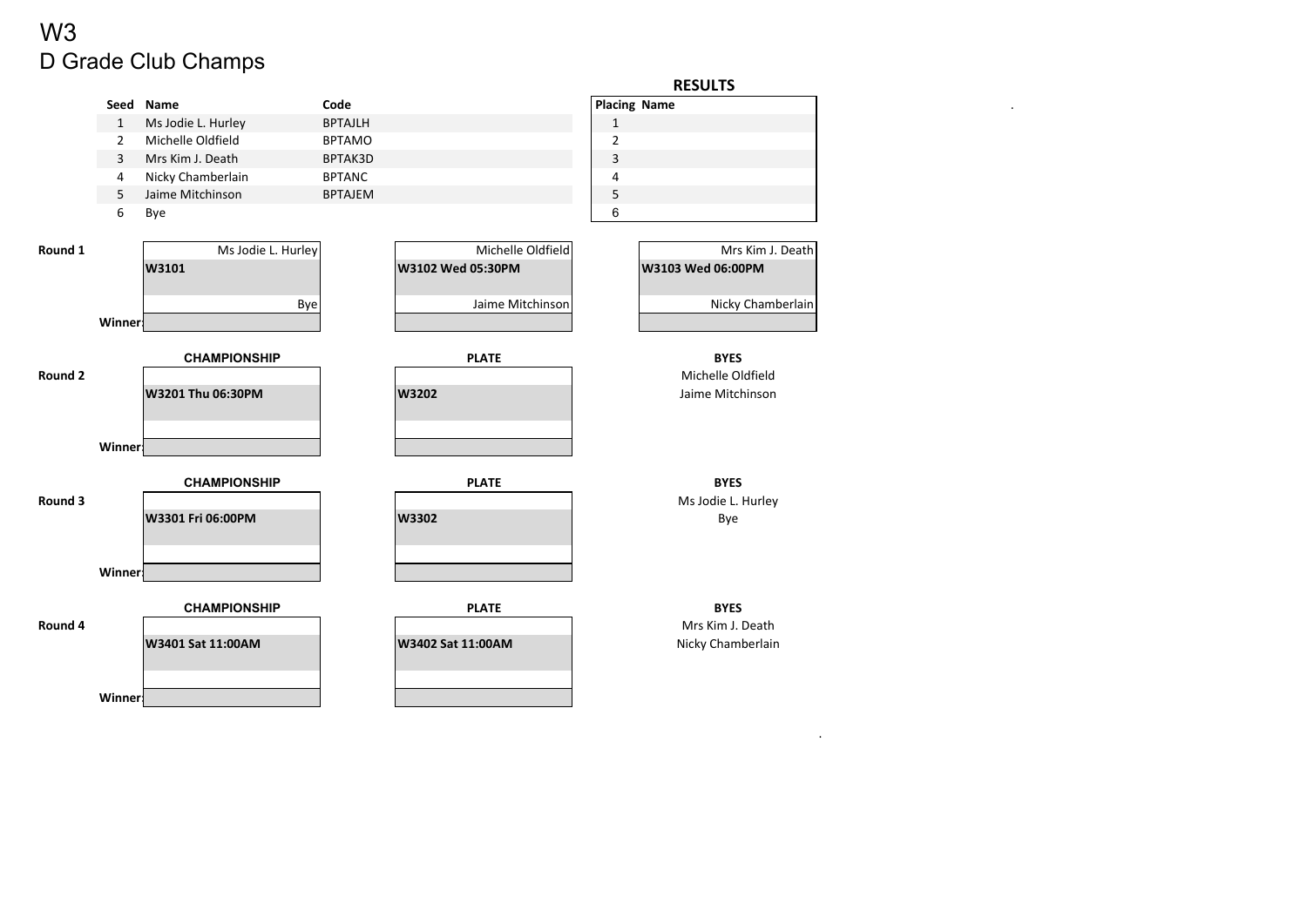#### W4E Grade Club Champs

| Seed | Name           | Code           |
|------|----------------|----------------|
| 1    | Erin Wyllie    | <b>BPTAERW</b> |
| 2    | Hope Kennerley | <b>BPTAHIK</b> |
| 3    | Ella Hill      | <b>BPTAEH</b>  |
| 4    | Bye            |                |
|      |                |                |

| Winner |  |  |
|--------|--|--|
|        |  |  |

Runner / Up

| <b>Erin Wyllie</b><br>W42 |
|---------------------------|
| Bye                       |
| Winner                    |
|                           |

| 4 | <b>Hope Kennerley</b> |
|---|-----------------------|
|   | W44                   |
| 2 | lB∨e                  |
|   | Winner                |

| ı Hill<br>5 |  | <b>Erin Wyllie</b><br>W46 | Sat 01:00PM |
|-------------|--|---------------------------|-------------|
|             |  | Hope Kennerley            |             |
| ıner        |  | Winner                    |             |
|             |  |                           |             |

**Round 1**

| 1 | 3<br>2 | Hope Kennerley<br>W41<br>Ella Hill<br>Winner | Thu 06:30PM                                          | 4 | <b>Erin Wyllie</b><br>W42<br>Bye<br>Winner |
|---|--------|----------------------------------------------|------------------------------------------------------|---|--------------------------------------------|
|   | 3      | Erin Wyllie<br><b></b>                       | $\Gamma$ : $\sim$ $\sim$ $\sim$ $\sim$ $\sim$ $\sim$ | 4 | <b>Hope Kennerley</b><br>.                 |

**Round 2**

**Round 3**

| W44    |
|--------|
|        |
| Bve    |
| Winner |
|        |
|        |
|        |

|   |   | Ella Hill   | ົ | <b>Erin Wyllie</b>    |
|---|---|-------------|---|-----------------------|
|   |   | W45         |   | W46                   |
|   | 3 | <b>B</b> ve |   | <b>Hope Kennerley</b> |
| 3 |   | Winner      |   | Winner                |
|   |   |             |   |                       |
|   |   |             |   |                       |